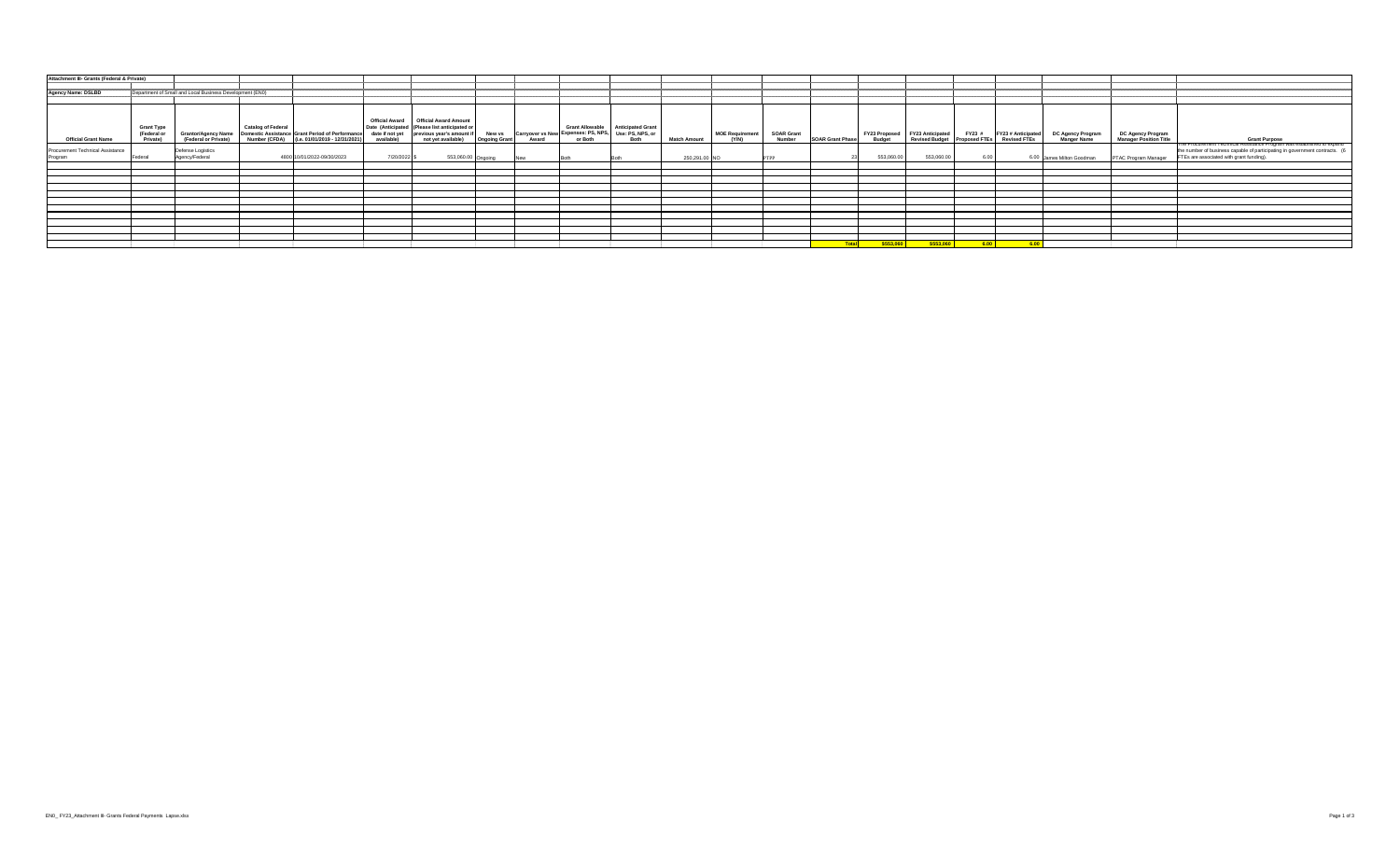|                     | <b>Attachment III-Federal Payments</b> |                                                          |             |              |                |
|---------------------|----------------------------------------|----------------------------------------------------------|-------------|--------------|----------------|
|                     |                                        |                                                          |             |              |                |
| <b>Agency Name:</b> |                                        | Department of Small and Local Business Development (EN0) |             |              |                |
|                     |                                        |                                                          |             |              |                |
|                     |                                        |                                                          |             |              |                |
|                     |                                        |                                                          |             |              |                |
|                     |                                        |                                                          |             |              |                |
|                     | FY 2023 Payment                        | FY 2023 Payment                                          | Change      | New/On-going | <b>Purpose</b> |
|                     |                                        |                                                          | $\mathbf 0$ |              |                |
|                     |                                        |                                                          | 0           |              |                |
|                     |                                        |                                                          | $\pmb{0}$   |              | N/A            |
|                     |                                        |                                                          | $\pmb{0}$   |              |                |
|                     |                                        |                                                          | $\pmb{0}$   |              |                |
|                     |                                        |                                                          | $\pmb{0}$   |              |                |
|                     |                                        |                                                          | $\pmb{0}$   |              |                |
|                     |                                        |                                                          | $\pmb{0}$   |              |                |
|                     |                                        |                                                          | $\pmb{0}$   |              |                |
|                     |                                        |                                                          | $\pmb{0}$   |              |                |
|                     |                                        |                                                          | $\pmb{0}$   |              |                |
|                     |                                        |                                                          | $\pmb{0}$   |              |                |
|                     |                                        |                                                          | $\pmb{0}$   |              |                |
|                     |                                        |                                                          | $\pmb{0}$   |              |                |
|                     |                                        |                                                          | $\mathsf 0$ |              |                |
|                     | \$0                                    | \$0                                                      | \$0         |              |                |